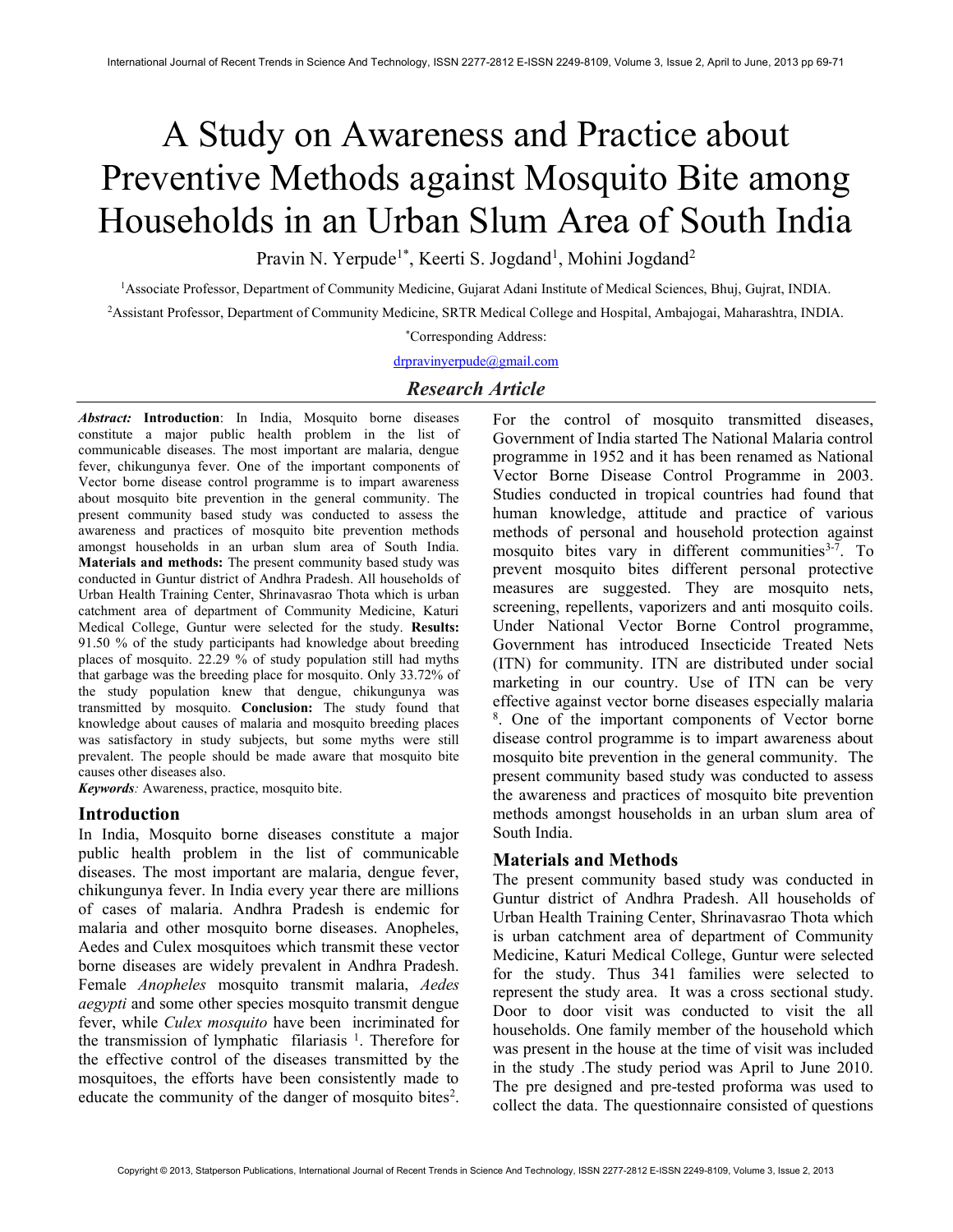regarding information on various aspects of mosquito bite, breeding places of mosquito, measures of prevention of mosquito bite, diseases transmitted by mosquito bite. The permission for conducting the study was taken from the college ethical committee. Informed consent was taken before interview of the study subjects. Collected data was analyzed in Microsoft excel.

#### Results

341 houses were visited for the study. There were 154 males and 187 females who were included in the study. (Table 1) shows the demographic profile of the study population. (Table 2) shows the various aspects about knowledge of mosquito breeding and knowledge regarding disease transmitted by mosquito bite. 91.50 % of the study participants had knowledge about breeding places of mosquito. 22.29 % of study population still had myths that garbage was the breeding place for mosquito. 70.09% of study population had knowledge that mosquito bite is the cause for malaria but only 33.72% of the study population knew that dengue, chikungunya was transmitted by mosquito. Almost 90 % of study participants were using one or other personal protective measures against mosquito bite. Multiple responses were given by the study participants. Among them ,the commonest method used by the study participants was mosquito coil(52.20) followed by use of mosquito net(33.14%).10.85% of the study participants were relying on traditional methods like burning neem leaves (Table 3). When the study subjects were asked from where they are getting information about mosquito bite prevention then majority say from television (71.53%).Other sources were newspaper in 28.35% and IEC materials displayed in health centres in 21.28% study subjects.

# **Discussion**

 The knowledge about mosquito breeding places in 91.50% study subjects shows the impact of effective IEC by government. But Sharma SK et al <sup>9</sup> in their study in Madhya Pradesh found that majority of their study subjects did not have knowledge about mosquito breeding places. The present study showed better awareness amongst the population probably due to good IEC activities in the state. But still 22.29% of study subjects consider garbage as the breeding place for mosquito. Almost 70.09% of study population had knowledge that mosquito bite causes malaria but only 33.72% of the study population knew that dengue, chikungunya was transmitted by mosquito which diseases are increasing in India. Surendren  $SN<sup>3</sup>$  in their study in Srilanka found that 71% of study participants were able to name at least one disease transmitted by mosquitoes. Tyagi  $P^{10}$  in their study from New Delhi observed that 100% of study

participants were aware that mosquito bites transmit malaria. In the present study it was found that 90% of study participants were using one or other personal protective measures against mosquito bites. Surendran SN  $\frac{3}{3}$  in their study in Sri Lanka found that 96% of study participants were using one or other personal protective measures against mosquito bite, and Babu BV et al<sup>4</sup> in his study from Orissa found that 99% of urban households; 84% of rural households were using at least one measure against mosquito bites .Snehlatha KS <sup>7</sup> in her study from Pondicherry observed that 99% and 73% of urban and rural respondents respectively were found to use some personal protection against mosquito bites. Panda R et al<sup>6</sup> in his study from Madhya Pradesh observed that about 55% of study participants were not using any protective measures. The 90 % study subjects who were using protective measures against mosquito bite were found to use various methods like mosquito coil, repellent, mosquito net and traditional Neem leaf burning .They were found to use multiple methods at the same time .In them ,most commonly used method was the mosquito coil (52.20%) followed by using bed net (33.14%.). Snehlatha KS et al<sup>7</sup> in her study from Pondicherry found mosquito coil as most common method for prevention against mosquito bites. Babu BV et al 4 in his study from Orissa observed that 76% of household were using untreated bed net. In the present study ,Bed Net was used by only 33.14% of study subjects but none of the study subjects were using insecticide treated bednet(ITN). The awareness about use of ITN was found poor in the study subjects. Babu BV et al  $4$  in his study from Orissa found similar results. It was observed that Television was the main source of awareness for the community followed by newspaper, radio, friends and advertisements. It was disappointing to note that doctor or health staff was not mentioned as the source of knowledge which are coming in contact with people in day to day life.

# Conclusion

The study found that knowledge about causes of malaria and mosquito breeding places was satisfactory in study subjects, but some myths were still prevalent. The people should be made aware that mosquito bite causes other diseases also. The cases of Chikungunya fever and dengue fever are increasing in India which requires urgent attention. Insecticide treated bed-net is a good weapon to fight against mosquito borne disease and Strong social or commercial marketing of these products can definitely increase the acceptance.

# References

1. K.Park. Park's Textbook of Preventive and Social Medicine; Bhanot Publication, 20<sup>th</sup> Edition p-672.